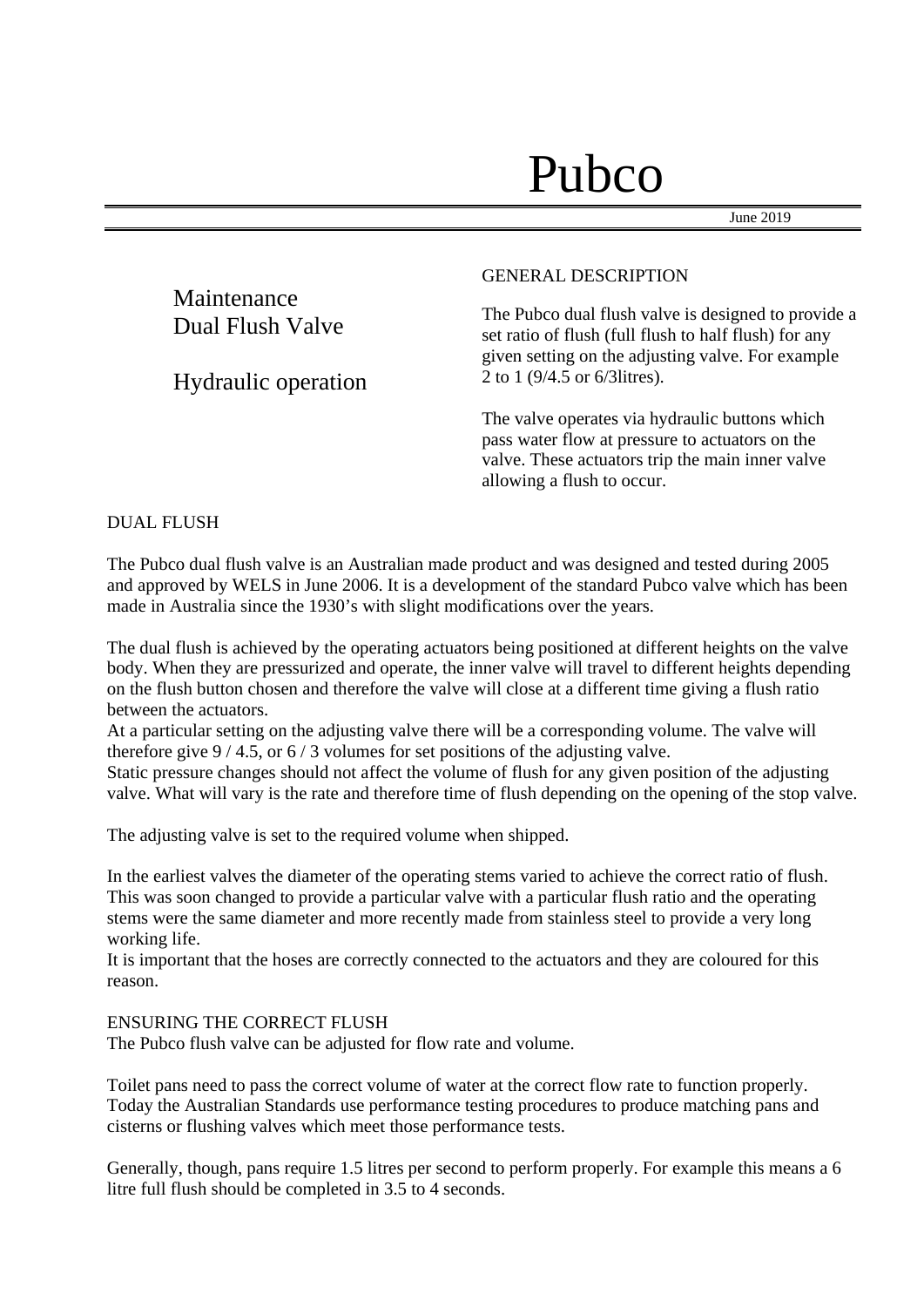## Page 2

The stop valve position determines flow rate and should be set to fully wet the pan surface but not allow any build up of water in the bowl. The stop valve needs to be set for each level in the building as the static pressure varies.

Having set the stop valve correctly, the adjusting valve then can be set to provide a 3.5 to 4 second flush time. This will give a volume of 6 litres. The adjusting valve only requires slight adjustment and in or clockwise increases flush volume.

In the same way a 9 litre full flush should last 5 to 6 seconds when the stop valve is correctly set. A 4.5 litre full flush should last 2.5 to 3 seconds.

There is no individual adjustment for the half flush. It will be a volume of half or two thirds the full flush volume, depending on the valve purchased.

# VALVE ASSEMBLY

The hoses are coloured to ensure that the connections are correctly made.

The red tubing is pressurized at all times once the stop valve is opened.

The black or grey (\*blue) tubing is only pressurized when the button is pressed for that flush.

(\*We have made valves such that the tubing to the half flush actuator is grey or blue)

The black tubing is always connected to the full flush actuator located opposite to the inlet of the valve. The half flush actuator position is on the side of the valve and can generally be switched to the most convenient position. There is a plug for the unused position on the valve.

It is very important that all tubing is fully pressed into the adapters and pulled back to check for soundness. There is a collet which can be held in to release the tubing.

The black or grey (blue) tubing can be disconnected while the valve is pressurized to check for the correct operation of the button. No water should pass unless the corresponding button is pressed.

## TROUBLE-SHOOTING

The Pubco valve itself has not changed significantly. The internal parts are all similar to previous models. We have modified the auxiliary valve to include a stainless steel pin rather than a sleeve. What has changed is the way the valve is operated and tripped.

| Flush not correct. | Check that hoses are correctly connected<br>Check that the flow rate is correctly set on the stop valve to just wet full pan area<br>without build up of water and that the adjusting valve is set to give the correct<br>time. (See above) Clockwise increases volume. Volume can also be measured<br>but this is usually not convenient. |
|--------------------|--------------------------------------------------------------------------------------------------------------------------------------------------------------------------------------------------------------------------------------------------------------------------------------------------------------------------------------------|
| No Flush           | Remove the two tubes to the actuators and check for a leaking button. If a button<br>leaks it will not allow the operating stem to return and the valve cannot operate.                                                                                                                                                                    |

Check actuators for grit preventing return.